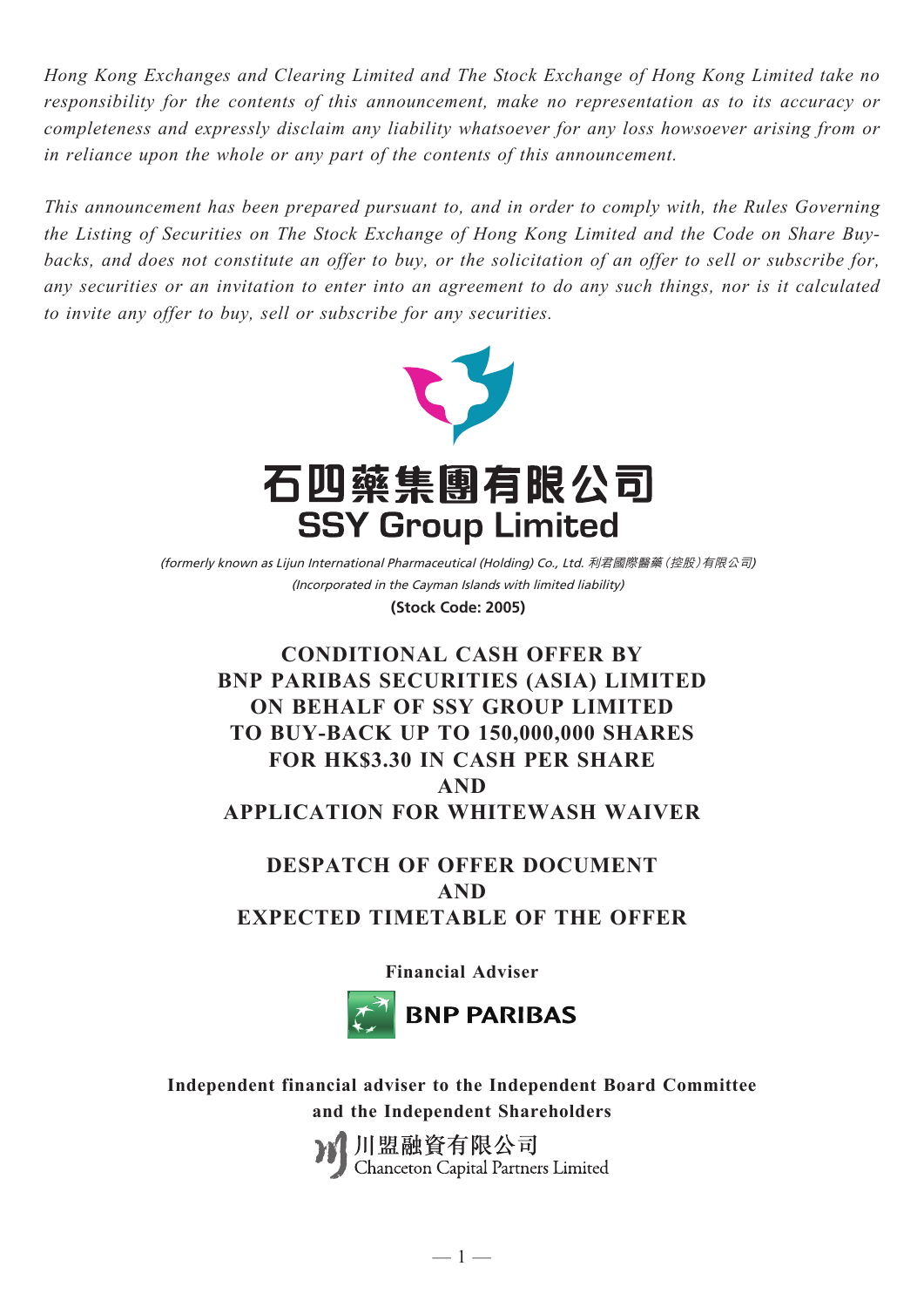The Offer Document issued by the Company, together with the accompanying Form of Acceptance, notice of the EGM and form of proxy for the EGM, have been despatched to Shareholders on 31 July 2015.

Shareholders are advised to read the Offer Document carefully, including the recommendation from the Independent Board Committee to the Independent Shareholders and the advice of Chanceton to the Independent Board Committee and the Independent Shareholders in respect of the Offer and the Whitewash Waiver, before deciding whether or not to accept the Offer and/or to approve the ordinary resolution in connection with the Offer and the Whitewash Waiver to be proposed at the EGM.

References are made to the announcements of the Company dated 2 July 2015, 23 July 2015 and 24 July 2015 and the Offer Document of the Company dated 31 July 2015 in connection with the Offer and the Whitewash Waiver. Unless otherwise stated, capitalised terms used herein bear the same meanings as those defined in the Offer Document.

On 2 July 2015, the Board announced that an offer would be made by BNPP Securities on behalf of the Company to buy-back for cancellation, subject to the Conditions, up to the Maximum Number, being 150,000,000 Shares (representing approximately 5.05% of the existing issued share capital of the Company as at the date of this announcement), at the price of HK\$3.30 per Share.

## **DESPATCH OF THE OFFER DOCUMENT**

The Offer Document issued by the Company, together with the accompanying Form of Acceptance, notice of the EGM and form of proxy for the EGM, have been despatched to Shareholders on 31 July 2015.

Shareholders are advised to read the Offer Document carefully, including the recommendation from the Independent Board Committee to the Independent Shareholders and the advice of Chanceton to the Independent Board Committee and the Independent Shareholders in respect of the Offer and the Whitewash Waiver, before deciding whether or not to accept the Offer and/or to approve the ordinary resolution in connection with the Offer and the Whitewash Waiver to be proposed at the EGM.

### **EXPECTED TIMETABLE**

The Offer Period commenced on 2 July 2015 and the expected latest time and date for lodging the Form of Acceptance is at 4:00 p.m. on Monday, 31 August 2015.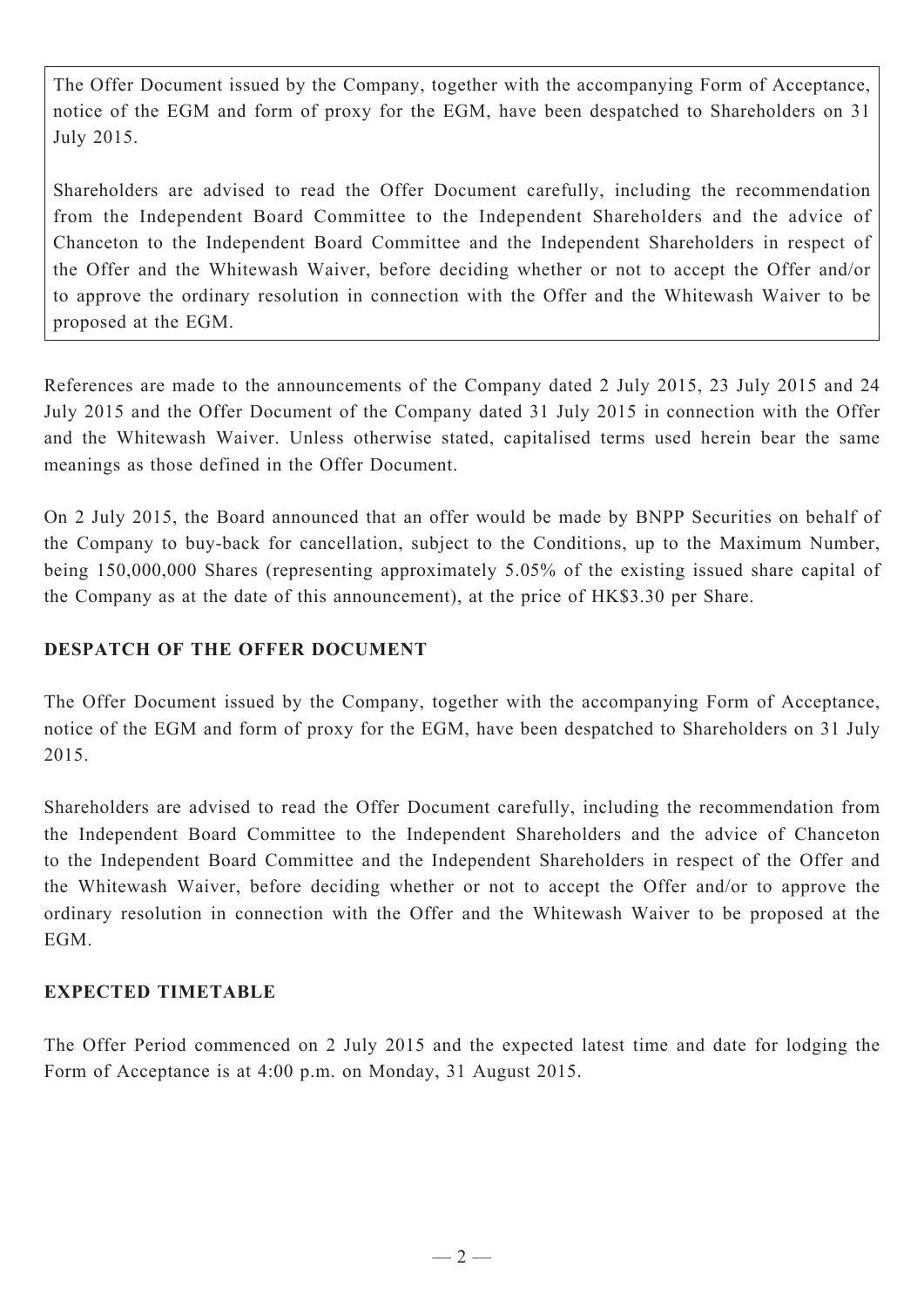| The timetable set out below is indicative only and may be subject to change. Any changes to the<br>timetable will be announced by the Company.                                                    |                          |
|---------------------------------------------------------------------------------------------------------------------------------------------------------------------------------------------------|--------------------------|
|                                                                                                                                                                                                   |                          |
| Despatch of this Offer Document and                                                                                                                                                               |                          |
|                                                                                                                                                                                                   | Saturday, 15 August 2015 |
|                                                                                                                                                                                                   | Monday, 17 August 2015   |
| Announcement of the results of the EGM and<br>whether the Offer has become unconditional  Monday, 17 August 2015                                                                                  |                          |
| Latest time for lodging the Form of Acceptance and<br>latest time for determining Shareholders' entitlement to<br>participate in the Offer based on the records of                                | Monday, 31 August 2015   |
|                                                                                                                                                                                                   |                          |
|                                                                                                                                                                                                   |                          |
| Announcement of the results of the Offer to be                                                                                                                                                    | Monday, 31 August 2015   |
| Despatch of cheques to the Accepting Shareholders and,<br>if applicable, return of Share certificates for partly<br>unsuccessful Excess Tenders to be made $(Note 3)$ Thursday, 10 September 2015 |                          |

*Notes:*

- 1. Dealings in the Shares after 27 August 2015 will not be settled under the rules of the Stock Exchange prior to the Record Date.
- 2. The Executive has agreed that subject to approval of the Independent Shareholders at the EGM by way of poll, to waive any obligations of Mr. Qu and CPCL to make a general offer which might result from completion of the Offer. Assuming that the resolution relating to the Offer and the Whitewash Waiver will also be approved by the Independent Shareholders and the Offer becomes unconditional on Monday, 17 August 2015, being the date of the EGM, the Offer will remain open for acceptance for a period of 14 days thereafter and will not be extended.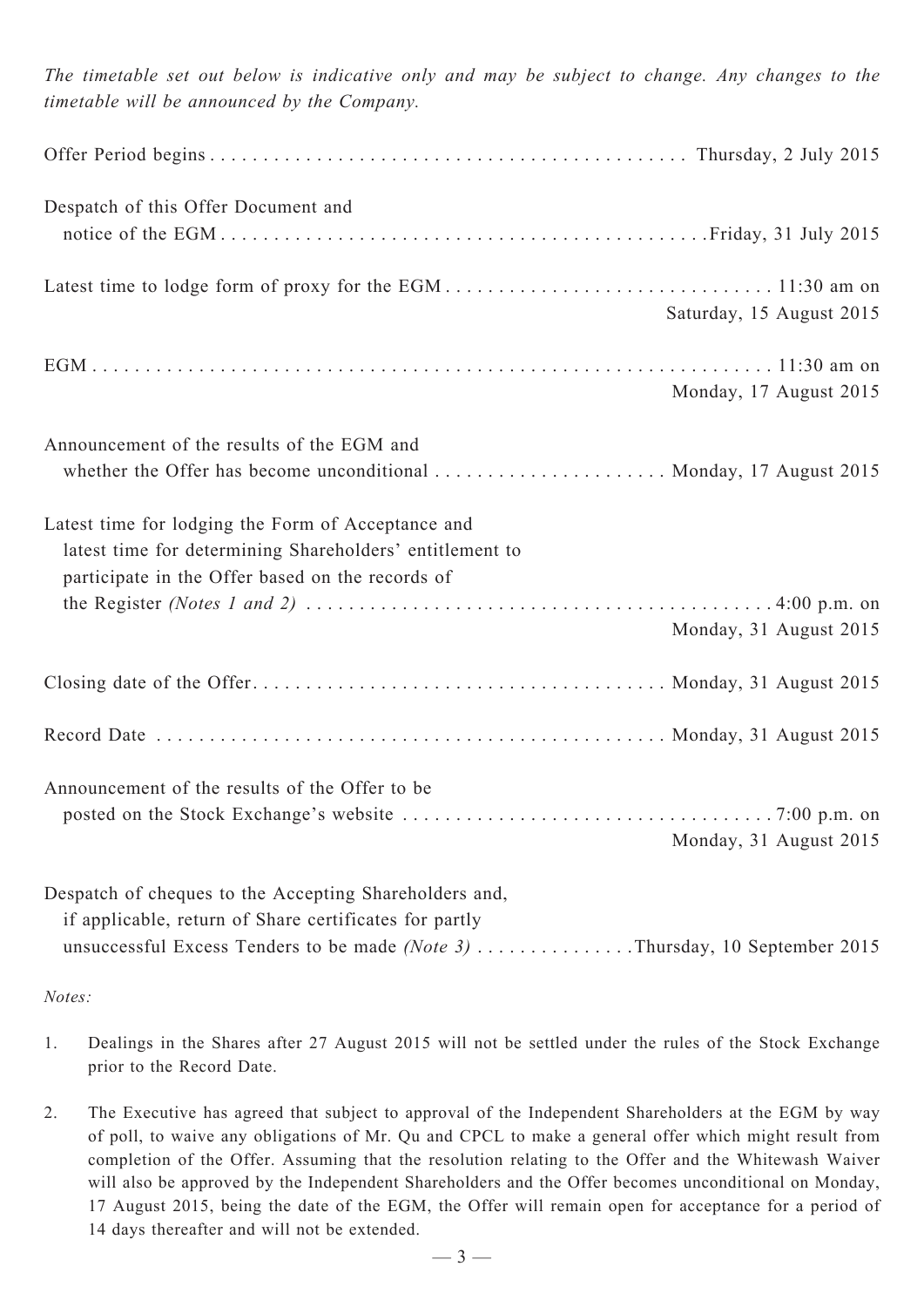- 3. In order to accept the Offer, Qualifying Shareholders are required to submit to the Registrar the duly completed Form of Acceptance in accordance with the instructions as set out in this Offer Document and on the Form of Acceptance (which instructions form part of the terms and conditions of the Offer) on or before 4:00 p.m. on Monday, 31 August 2015.
- 4. Remittance for the total amounts due to Accepting Shareholders under the Offer (subject to deduction of seller's ad valorem stamp duty payable on the Shares bought-back from such Accepting Shareholders) will be made by the Company within 7 Business Days after the close of the Offer.

All references to date and time contained in this announcement refer to Hong Kong time and dates.

### **NOMINEE REGISTRATION OF SHARES**

To ensure equality of treatment of all Qualifying Shareholders, those registered holders of the Shares who hold Shares as nominees for more than one beneficial owner should, as far as practicable, treat the holding of each beneficial owner separately. In order for beneficial owners of the Shares, whose investments are registered in nominee names (including those whose interests in Shares are held through CCASS), to accept the Offer, it is essential that they provide instructions to their nominee agents of their intentions with regard to the Offer. Qualifying Shareholders with their Shares held by a nominee company may consider whether they would like to arrange registration of the relevant Shares in the names of the beneficial owners. **Please note that the Company will regard the nominee company (including HKSCC Nominees Limited) as a single shareholder according to the register of members of the Company. As such, the acceptances of the Excess Tenders by the Company will not be applicable to the beneficial owners who hold shares through the nominee company.**

**Shareholders and potential investors should note that the Offer is subject to all of the Conditions being fulfilled in full and, therefore, may or may not become unconditional. Shareholders and potential investors are advised to exercise caution when dealing in the Shares and should consult with their professional advisers when in doubt.**

**Independent Shareholders should note that their decision on how to vote on the resolution to be proposed at the EGM to approve the Offer and the Whitewash Waiver shall not affect their decision on whether to accept the Offer or not. Even if they vote in favour of or against the resolution to be proposed at the EGM, they are free nonetheless to accept or not to accept the Offer.**

> By Order of the Board **SSY Group Limited Qu Jiguang** *Chairman*

Hong Kong, 31 July 2015